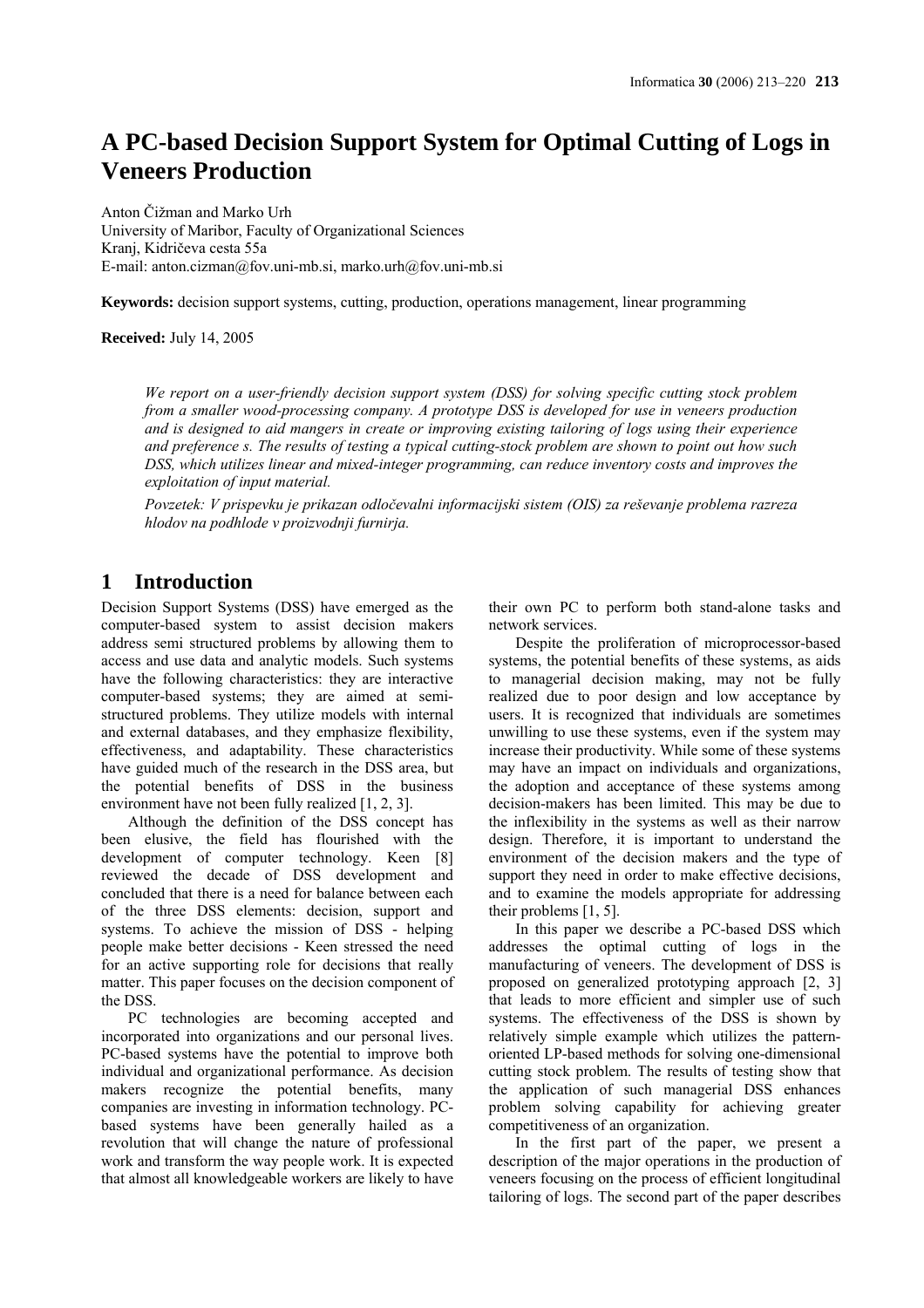design and development of a DSS for this environment. Finally, we illustrate how the DSS can be used in practice to improve existing intuitive tailoring of logs.

## **2 The application problem**

The application problem that is considered in this case study was identified in a small-to-medium size Slovenian veneers factory. The factory belongs to a group of connected wood-processing enterprises that have successfully passed the process of economical restructuring in the past few years. The factory is producing steamed and sliced veneers from domestic and imported wood species. It has been operating since 1926 and is famous all over Europe particularly for its top-quality steamed beech veneers. On one side, this reputation is a result of a long tradition. On the other side, the management is continuously striving to improve the competitive position of the enterprise by gradual automation of production facilities as well as by introducing modern information systems and advanced information technology.

In this sense, a particular challenge for the manager of the company in recent years has been a better integration of production and business processes by means of various DSS. Such integration became a necessity due to a change in market conditions. In previous decades of successful operation for the largely unsaturated market, their production relied on the socalled "make-to-stock" strategy. With recent economy trends, such as: loss of the market share in the countries of the former Yugoslavia, privatization and restructuring of the Slovenian national economy, as well as further globalization of trade, the management has been forced to switch over to the strategy of "make to order". In such a situation, we would define the problem as follows.

While the partially intuitive planning, assisted with simple calculations, was enough to manage the previous strategy, the new production planning strategy requires more sophisticated information systems. Due to very tight resources in terms of available time, qualified people and investment money, the management currently cannot deal satisfactorily with these problems. In this situation, our research group decided to perform some exploratory work, with the aim to develop a suitable DSS for a specific Mathematical Programming (MP) application.

### **2.1 Analyzing the decision-making process**

The essential operation to be discussed in this paper is longitudinal tailoring of logs. It is done by cutting the selected logs in the transversal direction to a predetermined number of sub-logs. The tailoring plan is prepared in advance according to the actual purchasing orders, as it is explained later. The aim of this operation is to get proper initial length of sub-logs before slicing them to veneer sheets that have the same length as sublogs. In terms of optimal wood exploitation, this operation has the greatest potential for achieving substantial cost savings. Therefore this operation was chosen to receive the main attention in the presented case study.

 Primary analysis of the decision-making process applied to the management of the veneers production operations described in a paper [3] reveals a number of decision-making situations. One of the relevant problems in this regard, such as determination the optimal log-cutting strategy and the quantity of logs to be purchased, is related to optimal exploitation of input material (logs). This situation is shown in Fig. 1.



Fig. 1: The decision-making process in the production of veneers.

 The discussion is focused to the indicated initial decision-making problem from Fig. 1, i.e. the optimal cutting of logs. The current decision-making model in the production of veneers is based on obtainable data samples about logs and related veneer sheets that have been produced in several periods (see Table 1).

 Up to the present, the **longitudinal tailoring** was performed by an intuitive "rule of thumb". Thereby, the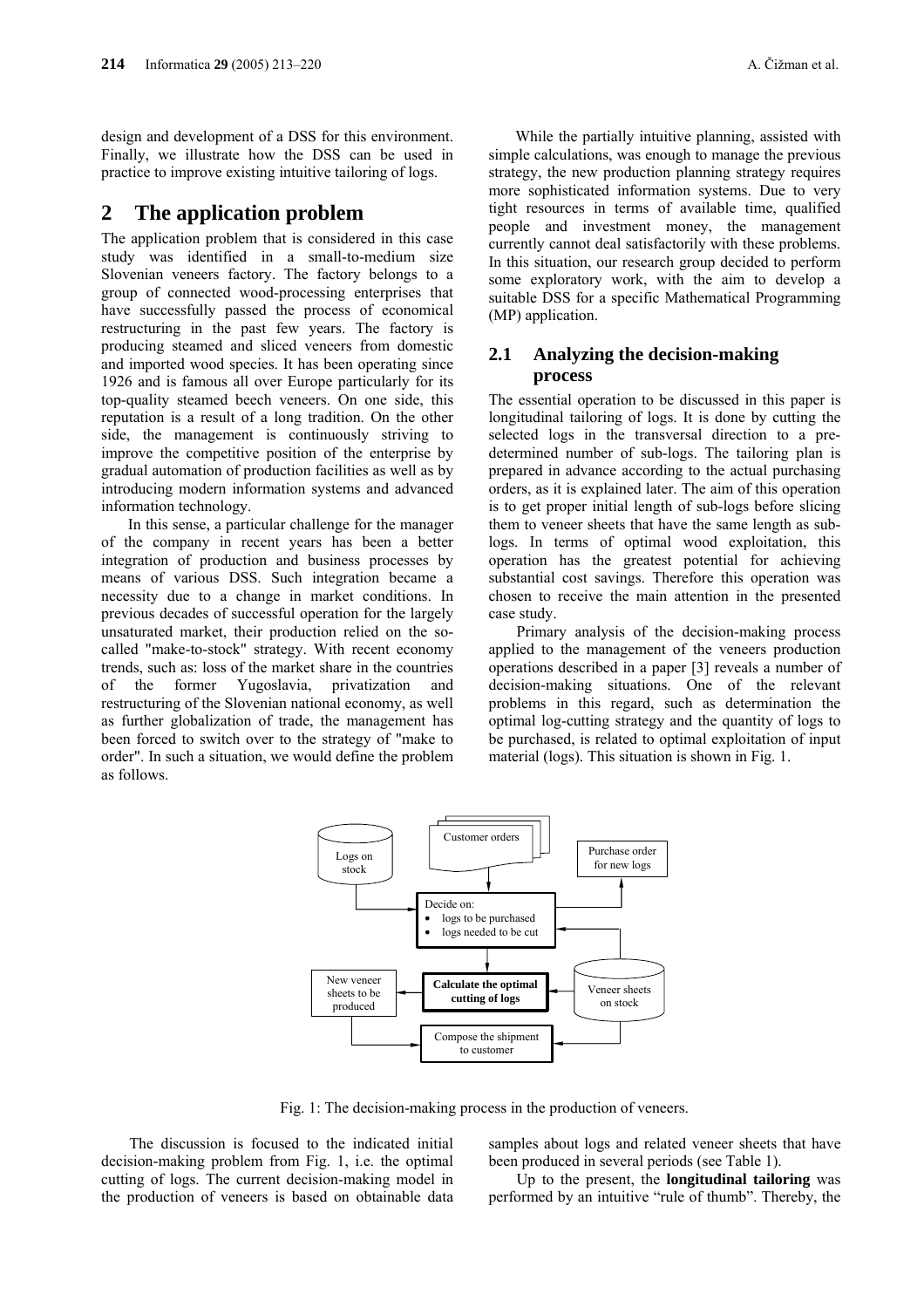goal of the operations manager is to establish a "reasonable minimum" of the edge-waste remainders of logs which, unfortunately, does not take into account the end-waste remainders of logs. This simple approach to log cutting causes gradual accumulation of an undesired inventory of veneer sheets in the warehouse which significantly increases inventory costs. Thus the idea is to improve the existing decision-making process using scientific approach to minimize at the same time both, the edge waste as well as the end waste from cutting the logs.

|       | Log ID<br>number | Length<br>(cm) | Volume<br>$(m^3)$ |          | Log ID<br>number | Length of<br>sheets (cm) | Area<br>$(m^2)$ |
|-------|------------------|----------------|-------------------|----------|------------------|--------------------------|-----------------|
| Log l | 1234             | 563            | 1,19505           | Packet 1 | 1234             | 220                      | 13,024          |
| Log 2 | 1535             | 657            | 2,047             | Packet 2 | 1535             | 182                      | 8,91072         |
| Log 3 | 1623             | 446            | 0,741             | Packet 3 | 1623             | 151                      | 6,2816          |
| Log 4 | 1854             | 721            | ,904              | Packet 4 | 1854             | 193                      | 12,4678         |
| Log 5 | 1910             | 512            | 0,701             | Packet 5 | 1910             | 112                      | 2,0608          |

Table 1: Typical data samples about the logs and the veneer sheets

#### **2.2 The problem-solving paradigm**

The problem of optimal cutting of logs in veneer production is called *one-dimensional cutting stock problem* (1d-CSP). This problem consists of determining the smallest number of logs of length  $L_n$  $(p = 1, 2, ..., s)$  that are available in sufficiently large quantity and have to be cut in order to satisfy the required number  $b_i$  sub-logs of lengths  $l_i$  ( $i =l, 2, ...,$ *m*). The lengths of sub-logs  $l_i$  are determined by the required length of ordered veneer sheets. On the other hand, the required number of sub-logs  $(b_i)$  can be calculated from the required area and thickness of ordered veneer sheets taking into account the diameter and quality of logs to be cut. A combination of required sub-logs lengths in the log of length  $L_p$  is called cutting pattern. For each log length  $L_p$ , the number  $n_p$  ( $p = 1, 2,..., s$ ) of all different cuttingpatterns can be determined with regard to the particular sub-log length  $l_i$ . The element  $a_{ijp}$  of matrix A that describes each cutting pattern, represents the number of sub-logs of length *li* obtained in cutting pattern *j* related to log length *Lp*. The number of logs of length  $L_p$  to be cut according to cutting pattern *j* is denoted by a decision variable *xjp.* 

 In this problem situation, the objective is to minimize the number of logs  $(x_{ip})$  of length  $L_p$ , that have to be cut according to the *j*-th pattern*.* Thus, our 1d-CSP represents a pure integer programming (IP) problem that can be modeled as follows:

$$
\min \sum_{p=1}^{s} \sum_{j=1}^{n_p} L_p x_{jp}
$$
\nsubject to  
\n
$$
\sum_{p=1}^{s} \sum_{j=1}^{n_p} a_{ijp} x_{jp} \ge b_i, \quad i = 1,...,m
$$
\n(2)  
\nwhere  
\n
$$
x_{jp} \ge 0 \text{ and integer, } j = 1,...,n_p; \quad p = 1,...,s
$$

For cutting pattern to be valid:

$$
\sum_{i=1}^{m} a_{ijp} l_i \le L_p
$$
\n
$$
a_{ijp} \ge 0 \text{ and integer}, \quad j = 1,...,n_p;
$$
\n
$$
p = 1,...,s
$$
\n(3)

The IP problem described above can be solved using different LP-based methods [3, 4, 9]. In practice, most IP problems can be solved by the technique of Branch-and-Bound (BB).

 In actual situation, the ordered number of different veneer sheet lengths and the number of different log lengths that are available for cutting at the same time is usually small; that means:  $(m < 5$  and  $s \leq 3$ ). Therefore, the number of all possible logcutting patterns that can be enumerated is not large. Because of this property, a normally good solution for many real log cutting problems can be obtained by using the BB method of selected DSS development software.

 In the case of larger number of different veneer sheets lengths (large-scale 1d-CSP) the use of the BB method is impractical, because the number of all possible cutting patterns (columns) can be very large. As a result, the IP will be too large to even formulate and difficult or impossible to solve. To tackle this problem, the "*delayed column generation approach*" can also be included into DSS [6, 7].

#### **2.3 Selecting the DSS development**

#### **2.3.1 Software**

Criteria for the evaluation of DSS software have been dealt with by some authors (e.g. Buede, 1992). For the purpose of our selection, the process of setting up requirements for a proper software tool was considered from three different viewpoints: (1) broad viewpoint of the enterprise, (2) viewpoint of the OR expert (developer) and (3) pragmatic viewpoint of the user (i. e. manager). Results of preliminary selection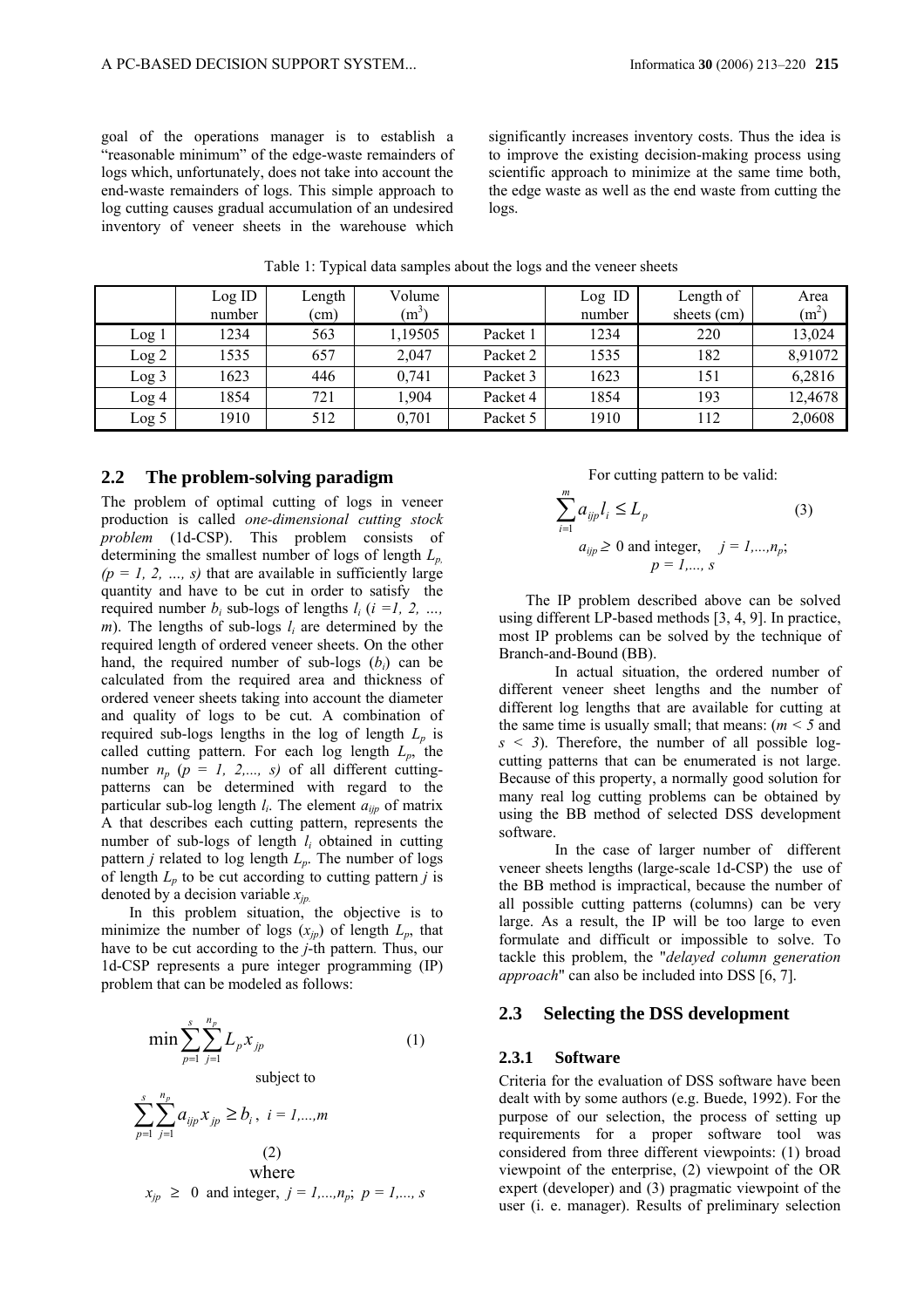| <b>Name</b>  | <b>Short description</b>                                      | <b>Supplier</b>          |  |
|--------------|---------------------------------------------------------------|--------------------------|--|
| <b>LINDO</b> | linear programming (LP) solver                                |                          |  |
| <b>LINGO</b> | linear, non-linear programming (NLP) and integer              | <b>LINDO</b> Systems     |  |
|              | (IP) solver with specific mathematical<br>programming         |                          |  |
|              | language                                                      |                          |  |
| What's       | spreadsheet (EXCEL) add-in for solving LP, NLP and            |                          |  |
| <b>Best</b>  | IP problems                                                   |                          |  |
| <b>ILOG</b>  | resource optimization suite (includes CPLEX)                  | ILOG, Inc.               |  |
| MS           | standard solver, Frontline solvers for EXCEL for              | Microsoft<br>Inc         |  |
| <b>EXCEL</b> | solving LP, IP and NLP problems                               | Frontline Systems Inc.   |  |
| <b>CPLEX</b> | general large-scale MP software and<br>services for           | division<br><b>CPLEX</b> |  |
| optimizer    | resource optimization                                         | of ILOG, Inc.            |  |
| SAS/OR       | software tools for MP, scheduling, decision analysis, project | <b>SAS</b><br>Institute. |  |
| module       | management, statistical analysis                              | Inc.                     |  |

Table 2: List of commercial DSS software development tools selected as closer candidates

based on these criteria, and at the same time taking into account local preferences, have shown that a couple of OR or general-purpose software candidates (see Table 2) are remarkable for further consideration.

If compared on the basis of requirements given previously, all commercial MP software systems given in Table 2 have favorable features as candidates to be selected for further development of a manager-friendly DSS in our specific circumstances. They appear to have an almost equal rank from the viewpoint of the OR expert. Therefore, the choice of the basic DSS development software may depend largely on the particular needs and circumstances of the enterprise where the new DSS will be used.

A general argument for SAS/OR software selection was the fact that the SAS System offers to the user enterprise a wider selection of software tools and technology, not only for MP [9, 10, 11, 12]. In the context of a production enterprise, such as that of veneers production, the software tools for forecasting (the SAS/ETS module), for statistical analysis (the SAS/STAT module) and quality control (the SAS/QC module) are of particular interest. In this way, the benefit of this selection for the company is to have a single software provider, the same source of technical support and a truly integrated information delivery system with similar user interfaces.

 Another important argument for having selected the SAS System is the possibility of effective exploitation of modern technologies for effective development and implementation of end-user oriented DSS such as: Data Warehousing and On-Line Analytical Processing (OLAP), object-oriented programming concepts (the SAS/AF software) with powerful Screen Control Language (SCL), and interfaces that provide easily and timely access to data

from SAS-format and outside databases (the SAS/ACCESS software).

The other two arguments that have led to the selection of the SAS/OR software are bounded to the circumstances that are important for the enterprises in Slovenia. In particular, the SAS System provides dataexchange interfaces for ERP systems used in a number of important Slovenian enterprises (specifically the SAP R/3). Finally, the local SAS office in the capital of Slovenia, Ljubljana, has a good reputation for their technical support of SAS products and training courses in the Slovenian language.

# **3 The system design, development and testing**

A specific DSS was build to assist the operations manger during his tasks of log cutting in production of veneers, such that the system: (1) is based on the mental model of the user; (2) does not require any special MP knowledge for operating it; (3) can be used through simple point-and-click commands; (4) has simple data-input and data-output procedures; (5) can be operated from a standard personal computer running the Microsoft Windows operating system; (6) exploits as much as possible the features and functions of the selected SAS/OR software; (7) is flexible and easy to modify as well as to maintain. During the initial development steps of the reported DSS it was confirmed that the above requirements can be satisfied by the SAS software.

 The DSS includes four components: the userinterface, the modeling base, the database and solution techniques. The integration of the four components of the DSS, i.e., the structure of our DSS, is presented in Fig. 2.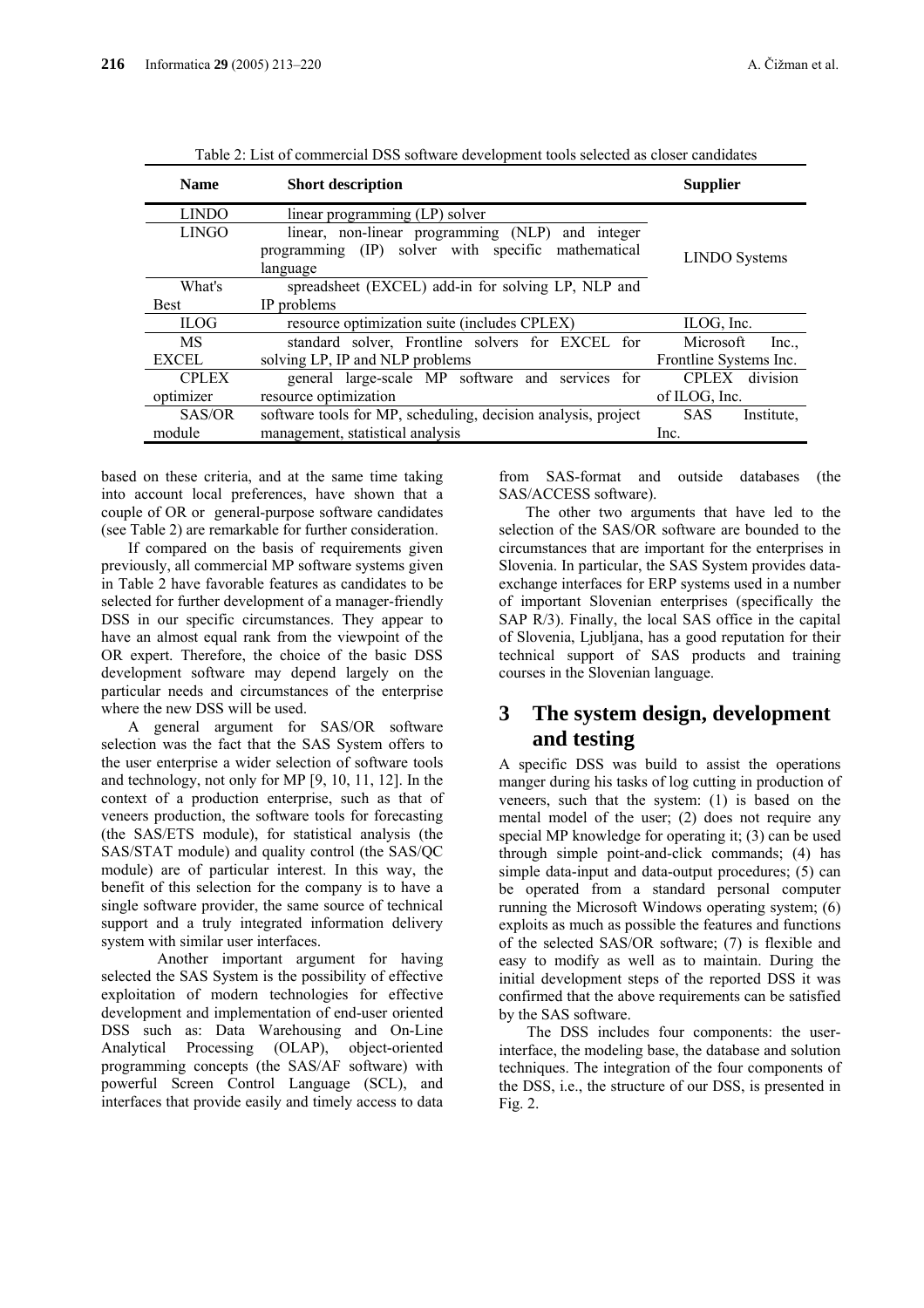

Fig. 2: The structure of a decision support system

However, the standard SAS/OR graphical user interface provides a specific programming language that was not considered appropriate for an operations manger. Therefore, development was focused around building a special window-based graphical user interface (GUI) allowing easier use of related solution

technique. The graphical user interface was developed specifically for this application by means of the SAS/AF software. The application is started from standard SAS GUI screen by clicking to the application-specific "PROC" icon (see Fig.3).



Fig. 3: Basic data-definition screen

#### *3.1 Test case*

A typical test case is described here for illustrating an ordinary production task in log cutting that can be solved by the developed DSS. Let suppose that a customer orders three different quantities of veneers of equal thicknesses and of three different sheets lengths:  $l_1$  $= 182$  cm and total area A<sub>1</sub> m<sup>2</sup>;  $l_2 = 151$  cm and total area  $A_2$  m<sup>2</sup>;  $l_3 = 112$  cm and total area  $A_3$  m<sup>2</sup>. In this situation it is calculated that the 350 sub-logs  $(b_1)$  of length  $l_1$ , 250 sub-logs ( $b_2$ ) of length  $l_2$  and 400 sub-logs  $(b_3)$  of length  $l_3$  are needed if the original logs of tree

type 3 with length of 446 cm is used. All possible cutting patterns that can be created from selected log of length 446 cm are determined. Results of this step are given in Table 3.

 The operations manager has to input data into the DSS, according to the Table 3. Input data relate to the computation objective (min or max), to the number of constraints and decision variables and to the file name (existing or new). Fig. 3 and the upper-left/central part of Fig. 4 illustrate how the test data can be fed into the new DSS by means of the two data-input GUI screens.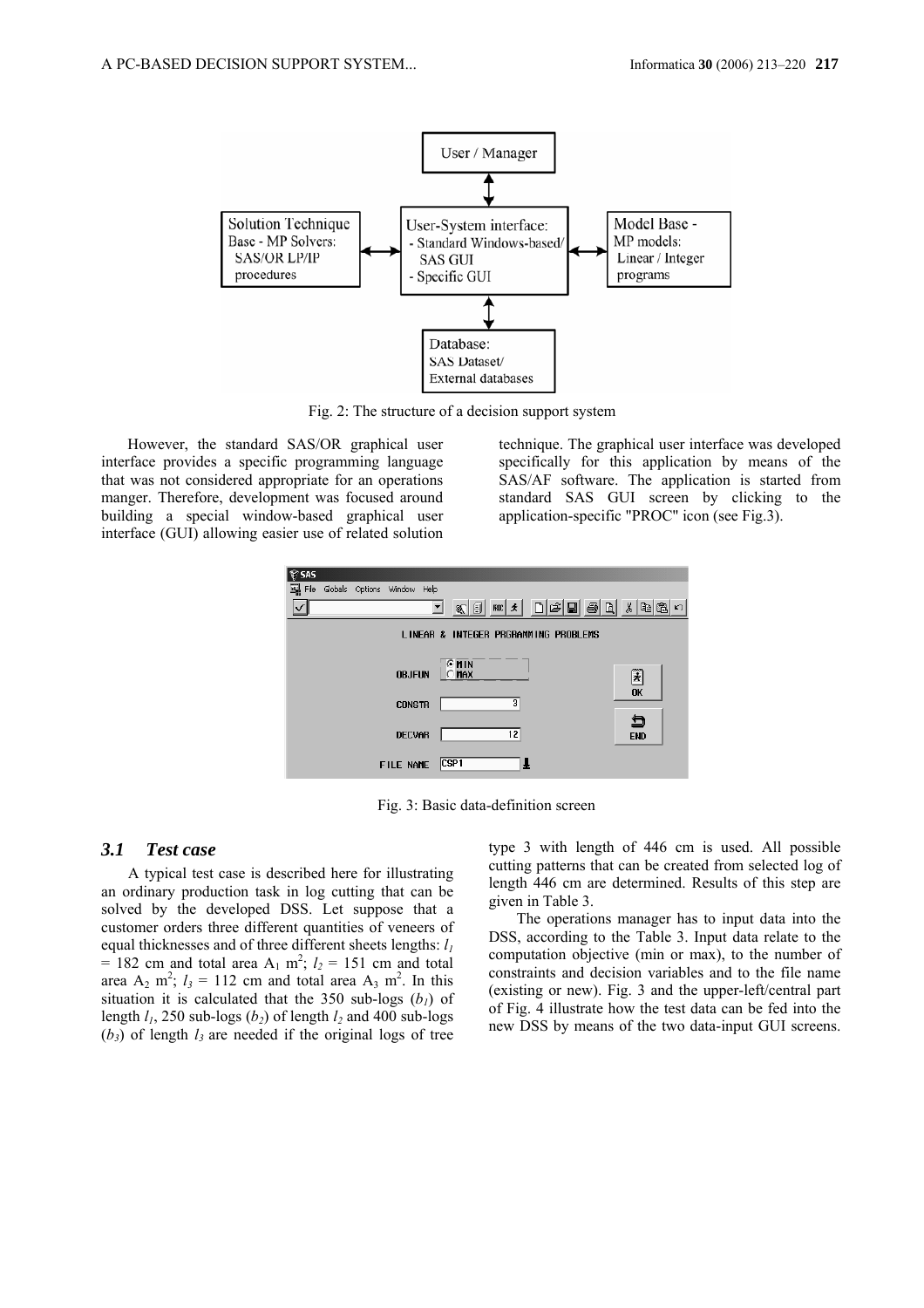| Cutting patterns $(j)$ | 182-cm sublogs | 151-cm sublogs | 112-cm sublogs | Edge waste (cm) |
|------------------------|----------------|----------------|----------------|-----------------|
| Pat. 1- x1             |                |                |                | 264             |
| Pat. $2 - x2$          |                |                |                | 82              |
| Pat. 3 - x3            |                |                |                | 113             |
| Pat. $4 - x4$          |                |                |                |                 |
| Pat. $5 - x5$          |                |                |                | 152             |
| Pat. $6 - x6$          |                |                |                | 40              |
| Pat. $7 - x7$          |                |                |                | 295             |
| Pat. $8 - x8$          |                | ⌒              |                | 144             |
| Pat. $9 - x9$          |                |                |                | 32              |
| Pat. $10 - x10$        |                |                |                | 334             |
| Pat. $11 - x11$        |                |                | ⌒              | 222             |
| Pat. $12 - x12$        |                |                | 3              | 110             |
| Reg.nb. of sublogs     | 350            | 250            | 400            |                 |

Table 3: Possible cutting patterns for a log of length  $L_1 = 446$  cm,  $j = 1, 2, ..., 12, p = 1$ 

After performing data input, the presented test case brings the operations manager to the results of the SAS "PROC LP" optimization procedure. To get them, he has to click on the "SOLVE" button shown in Fig. 4. The results of the optimal solution appear in the leftbottom part of the same (main data input/output) screen. In this solution, the values of decision variables (X1, X2,…, X12) practically represents the number of 446 cm logs that have to be cut according to twelve  $(n_1 = 12)$ cutting patterns given in Tab. 1. In this case, the minimally required number of original logs to fulfill this customer order is **338**. Optional sensitivity analysis is available by clicking either to the "RANGE/PRICE" or to the "RANGE/RHS" button. Recalling Fig. 4, the user can combine input data from other databases by clicking the "ACCESS" button.



Fig. 4: Main data I/O screen: input test data and the results of optimal solution

### **4 Analysis and discussion**

The approach to DSS development used in this paper represents an attempt to make the implementation and use of DSS in industry and other smaller businesses more efficient. It recognizes the fact that effective DSS are aimed at semi-structured problems, utilize models with internal and external databases, and emphasize flexibility, effectiveness and adaptability. Introduction of such systems in the business environment requires to solve a range of non-technical and people-related problems, e.g. limited resources, low level of IT and MP knowledge, open organizational issues, sometimes resistance to use quantitative models for decision making, etc. In this situation, the approach recommends to take full advantage of commercially available MP software and modern information-processing facilities, i.e. personal computers, mostly affordable to or available even in smaller firms, respectively.

Looking at the case study from the practical viewpoint, let us discuss the benefits of using the new DSS, in comparison to the intuitive decision-making used in the veneers manufacturing firm to date. For this purpose, we will look closer to the test case given in Table 3. First, let us look how the operations manager solves the problem by his ad-hoc approach. He may intuitively decide to cut one original 446 cm log directly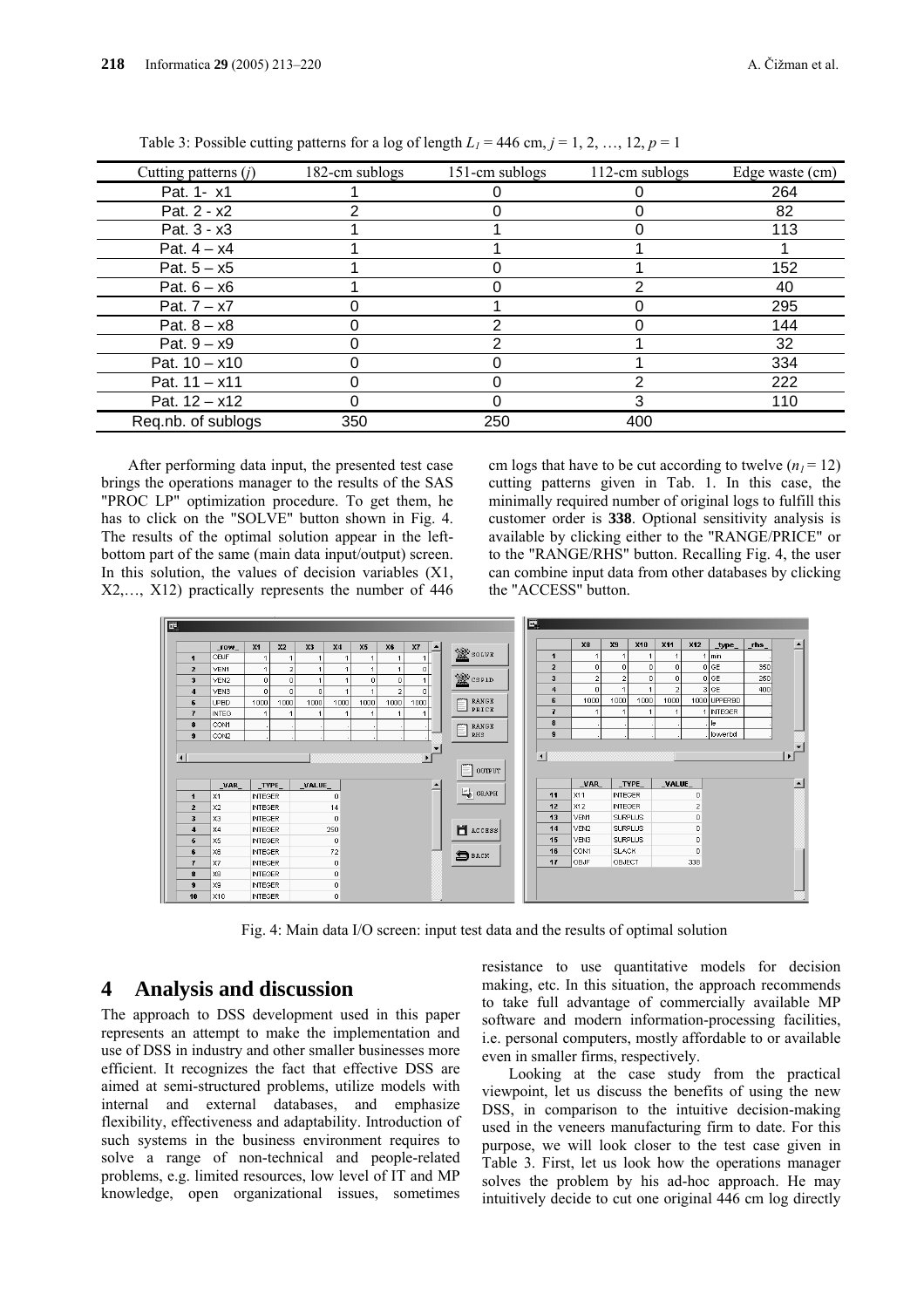into the required lengths of sub-logs of 182, 151 and 112 cm, leaving an edge-waste of 1 cm. This requires to cut 400 original 446 cm logs and gives a total **edge waste of 4 m** only, a total **end waste of 317,5 m.** In this situation total length of original logs required for cutting is 1784 m.

One reason is that the manager is looking only on reducing edge waste and is not used to care about end waste. This was acceptable before, as the overproduction of veneer sheets and the consequent inventory costs were not problematic because the additional veneers packets could be sold at a later date. The next reason is that the manager is not enough skilled now to create intuitively different cutting patterns and/or to choose the best one. Thus, the simplest way for him is to cut the logs as the above example shows.

 On the other hand, the optimal solution that is generated by the DSS results in total 338 original logs required for cutting, where **total edge waste is 44,98 m**  that is much greater then 4 m, but total **end waste is zero and** the consumption of original logs is reduced to 1507,48 m.

There are also some other possibilities in the same production process where this DSS can be used, such as:

- $\blacktriangleright$  Help in ordering new logs.
- $\triangleright$  Log cutting optimization with
	- consideration of logs on stock.
- Consideration of cutting-machine setup costs.
- Consideration of a greater number of different sublog lengths using the delayed column generation method.
- Broader use of DSS for similar decision-making situations in other types of production.
- ¾ Optimization in the same organization, such as product-mix problems, blending problems and transportation problems.

The GUI is the essence of the new DSS which is built around the original SAS/OR software. Actually, it works with four data input/output screens having a relatively simple layout. Developing a DSS application directly from the original SAS/OR software requires from the user knowing the SAS high-level programming language and some basic computer knowledge.

On the other hand, this new GUI is an user-friendly interactive windowing point-and-click application that gives a user quick, easy access to desired information. For using the new GUI efficiently, the user has to understand: the goal and the basic assumptions, the principles of LP, the 1d-CSP formulation in LP terms, the structure of the screens, the meaning of command options and the contents of data-input/output windows. Once instructed about the procedure of using the DSS for solving the log-cutting problem, the user can get information that will help him at more appropriate decision making.

When comparing the use of this DSS with the procedure of using the original SAS GUI for solving the same 1d-CSP, it turns out that the main advantage of such a DSS is the fact that the user does not need to formulate the LP model in the specific SAS language. The other advantage is the possibility of using the other SAS optimization procedures [9] for solving other types of optimization problems. The DSS prototype that includes the PROC LP of the SAS/OR software is not very case-specific. This means that it is useful for solving other types of LP and MIP problems and can also be used for training the users about the new approach to operational decision-making.

### **5 Conclusion**

Through a case study from the production of veneers, the paper presents a pragmatic approach to the development of a DSS, to be used by the operations managers. The basic idea of the proposed approach is to choose a good commercially available OR software and then upgrade it with a user-friendly graphical interface. The feasibility of the approach is illustrated by a simple prototype DSS for optimal cutting of logs in the manufacturing of veneers.

By choosing to test the DSS which utilizes the *pattern-oriented* LP-based Methods for solving the standard 1d-CSP, it was attempted to show that the power of OR can be more successfully presented to the industrial practitioners when the underlying theory is relatively straightforward. The results of testing a typical cutting-stock problem with actual production data indicate that such a user-oriented DSS can indeed improve the competitiveness of a (small) organization. It does this by supporting the operations manager to process customer orders more efficiently and, at the same time, by helping him (her) to keep the inventory of finished goods as low as possible. Therefore, it is considered that the challenge mentioned at the beginning of this paper can be met satisfactorily by using the prototyping approach even for solving of more complex OR problems.

By taking together the cumulative benefits from all these possible future DSS applications, it can be imagined that a significant financial/economic/ commercial benefit for the firm can be expected. Of course, only a detailed cost-benefit analysis, based on real production data, can give a proper basis for investing in this direction of further DSS development.

# **6 References**

- [1] Basnet, C., Foulds, L., Igbaria, M. (1996) Fleet *Manager:* a microcomputer-based decision support system for vehicle routing, *Decision Support Systems* 16, pp. 95-207.
- [2] Buede, M.D. (1992) Superior Design Features of Decision Analytic Software, *Computers & Operations Research*, pp. 19 (1), 43 - 57.
- [3] Chaudhry, S., Salhenberger, L. and Beheshstian, M. (1996) A small business inventory DSS: design,